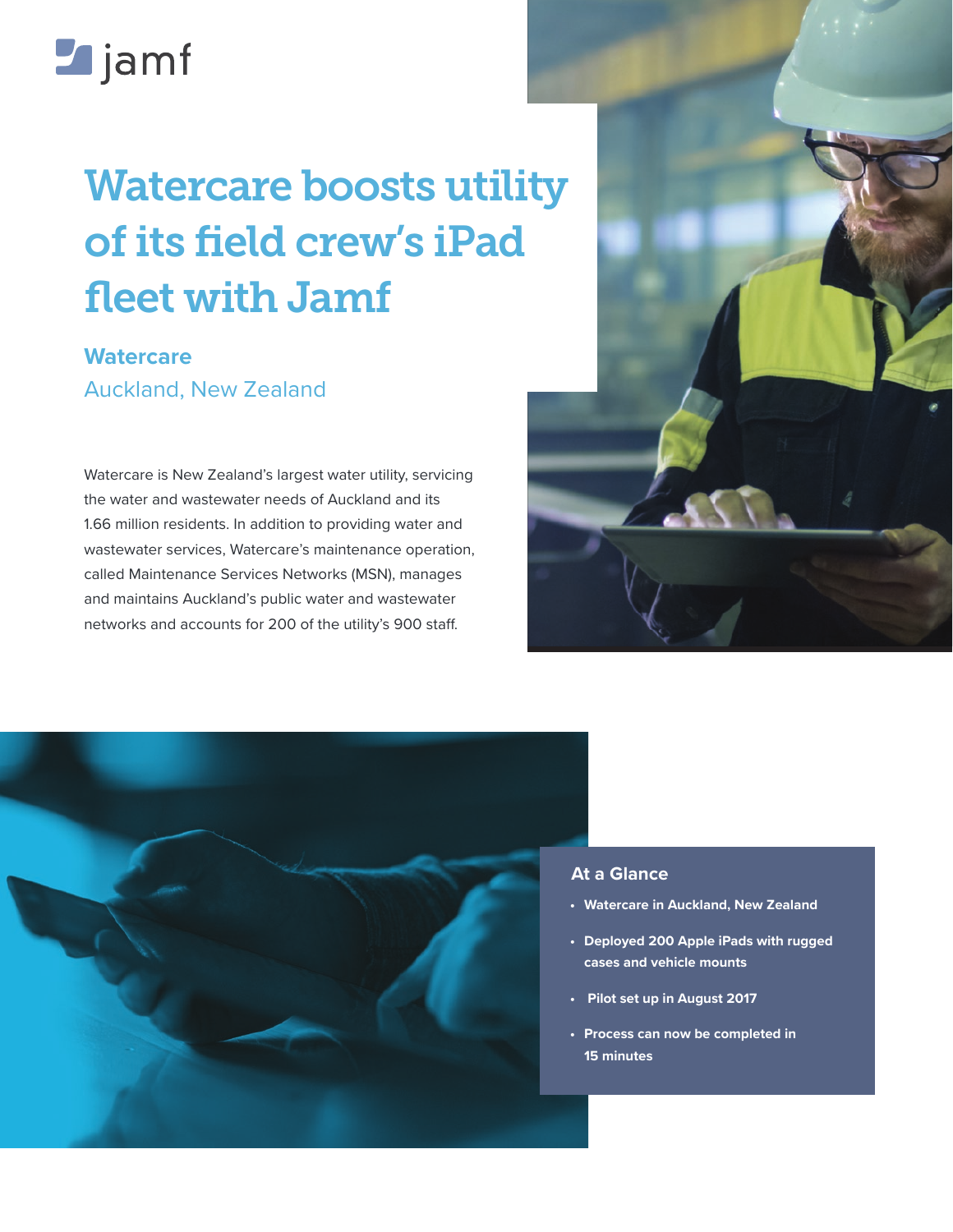## The Challenge



In the early days of MSN, field workers in the maintenance crews relied on paper, radio or phone to communicate with central dispatch and to report on jobs they worked on.

In 2015 Maintenance Services decided to digitise its field force operations. It deployed 200 Apple iPads with rugged cases and vehicle mounts. The iPads were equipped with Click Software to handle dispatch and job management.

The iPads were a major leap forward for field force productivity. They offered crews corporate email access, geospatial information systems (GIS) instead of paper maps, timesheets and health and safety information, and a completely electronic job allocation and management system.

"The crews take photos before, during and after the job and attach them to the file so that anyone in the office or afterwards can see what it was that they had to deal with," Watercare's senior business systems specialist Andrew Swain said.

Digitisation did come with one issue, though: Patches or software updates required physically touching every single device to make the change. As field workers are on 24-hour rosters and some return to base only two or three times a week, it took a month to complete a software update.

Additionally, the inability to keep track of iPads in the field was deemed a corporate risk.

# The Solution

After assessing their current capabilities and determining their high-priority needs, they concluded that Jamf could address Watercare's device management issue.

A sandbox environment was set up as a pilot in August 2017, and Maintenance Services put Jamf Pro into full production within months.

""Jamf allows us to actively interact with the user much more in a way that we weren't able to before."

*– Andrew Swain, Watercare's senior business systems specialist*